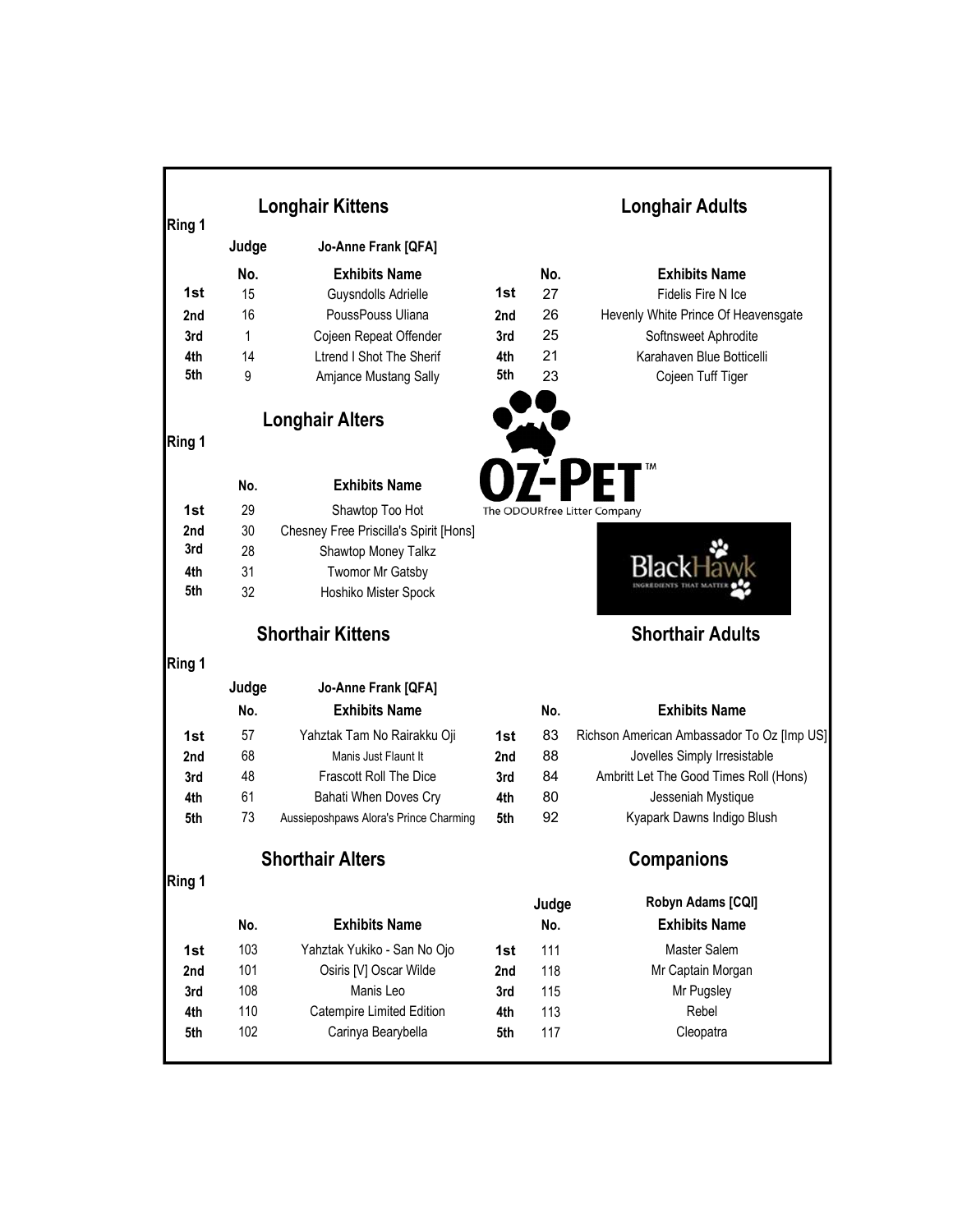|            |       | <b>Longhair Kittens</b>                         |            |                         | <b>Longhair Adults</b>                     |  |  |
|------------|-------|-------------------------------------------------|------------|-------------------------|--------------------------------------------|--|--|
| Ring 2     |       |                                                 |            |                         |                                            |  |  |
|            | Judge | Allan Davies [CQI]                              |            |                         |                                            |  |  |
|            | No.   | <b>Exhibits Name</b>                            |            | No.                     | <b>Exhibits Name</b>                       |  |  |
| 1st        | 15    | Guysndolls Adrielle                             | 1st        | 27                      | Fidelis Fire N Ice                         |  |  |
| 2nd        | 4     | Cojeen Eat Ur Heart Out                         | 2nd        | 25                      | Softnsweet Aphrodite                       |  |  |
| 3rd        | 1     | Cojeen Repeat Offender                          | 3rd        | 23                      | Cojeen Tuff Tiger                          |  |  |
| 4th        | 16    | PoussPouss Uliana                               | 4th        | 21                      | Karahaven Blue Botticelli                  |  |  |
| 5th        | 3     | <b>Twomor Uptown Girl</b>                       | 5th        | 22                      | Shawtop Rolln Wit The Benjamins            |  |  |
| Ring 2     |       | <b>Longhair Alters</b>                          |            |                         |                                            |  |  |
|            | No.   | <b>Exhibits Name</b>                            |            |                         |                                            |  |  |
| 1st        | 28    | Shawtop Money Talkz                             |            |                         |                                            |  |  |
| 2nd        | 31    | Twomor Mr Gatsby                                |            |                         |                                            |  |  |
| 3rd        | 29    | Shawtop Too Hot                                 |            |                         | ∧CatPad                                    |  |  |
| 4th        | 32    | Hoshiko Mister Spock                            |            |                         |                                            |  |  |
| 5th        | 30    | Chesney Free Priscilla's Spirit [Hons]          |            |                         | enclosures                                 |  |  |
|            |       | <b>Shorthair Kittens</b>                        |            | <b>Shorthair Adults</b> |                                            |  |  |
| Ring 2     |       |                                                 |            |                         |                                            |  |  |
|            | Judge | <b>Allan Davies [CQI]</b>                       |            |                         |                                            |  |  |
|            | No.   | <b>Exhibits Name</b>                            |            | No.                     | <b>Exhibits Name</b>                       |  |  |
| 1st        | 73    | Aussieposhpaws Alora's Prince Charming          | 1st        | 83                      | Richson American Ambassador To Oz [Imp US] |  |  |
| 2nd        | 57    | Yahztak Tam No Rairakku Oji                     | 2nd        | 84                      | Ambritt Let The Good Times Roll (Hons)     |  |  |
| 3rd        | 44    | Osiris [V] Makes My Heart Sing                  | 3rd        | 86                      | Yahztak Ryota                              |  |  |
| 4th        | 50    | Carinya E's Malachi                             | 4th        | 91                      | Kyapark Sashaying In Chintz                |  |  |
| 5th        | 48    | Frascott Roll The Dice                          | 5th        | 80                      | Jesseniah Mystique                         |  |  |
|            |       | <b>Shorthair Alters</b>                         |            |                         | <b>Companions</b>                          |  |  |
| Ring 2     |       |                                                 |            |                         | Melissa Taffijn [CQI]                      |  |  |
|            | No.   | <b>Exhibits Name</b>                            |            | Judge<br>No.            | <b>Exhibits Name</b>                       |  |  |
|            | 110   |                                                 |            |                         |                                            |  |  |
| 1st        | 102   | Catempire Limited Edition                       | 1st        | 118<br>115              | Mr Captain Morgan                          |  |  |
| 2nd        | 106   | Carinya Bearybella<br>Bahati Lady of Winterfell | 2nd        | 114                     | Mr Pugsley<br>Jarlaxlethedarkelf           |  |  |
| 3rd        | 99    | Akila Dark Sun                                  | 3rd        | 111                     | Master Salem                               |  |  |
| 4th<br>5th | 109   | Skiboots Boomerang                              | 4th<br>5th | 112                     | Mr Leo The Lion                            |  |  |
|            |       |                                                 |            |                         |                                            |  |  |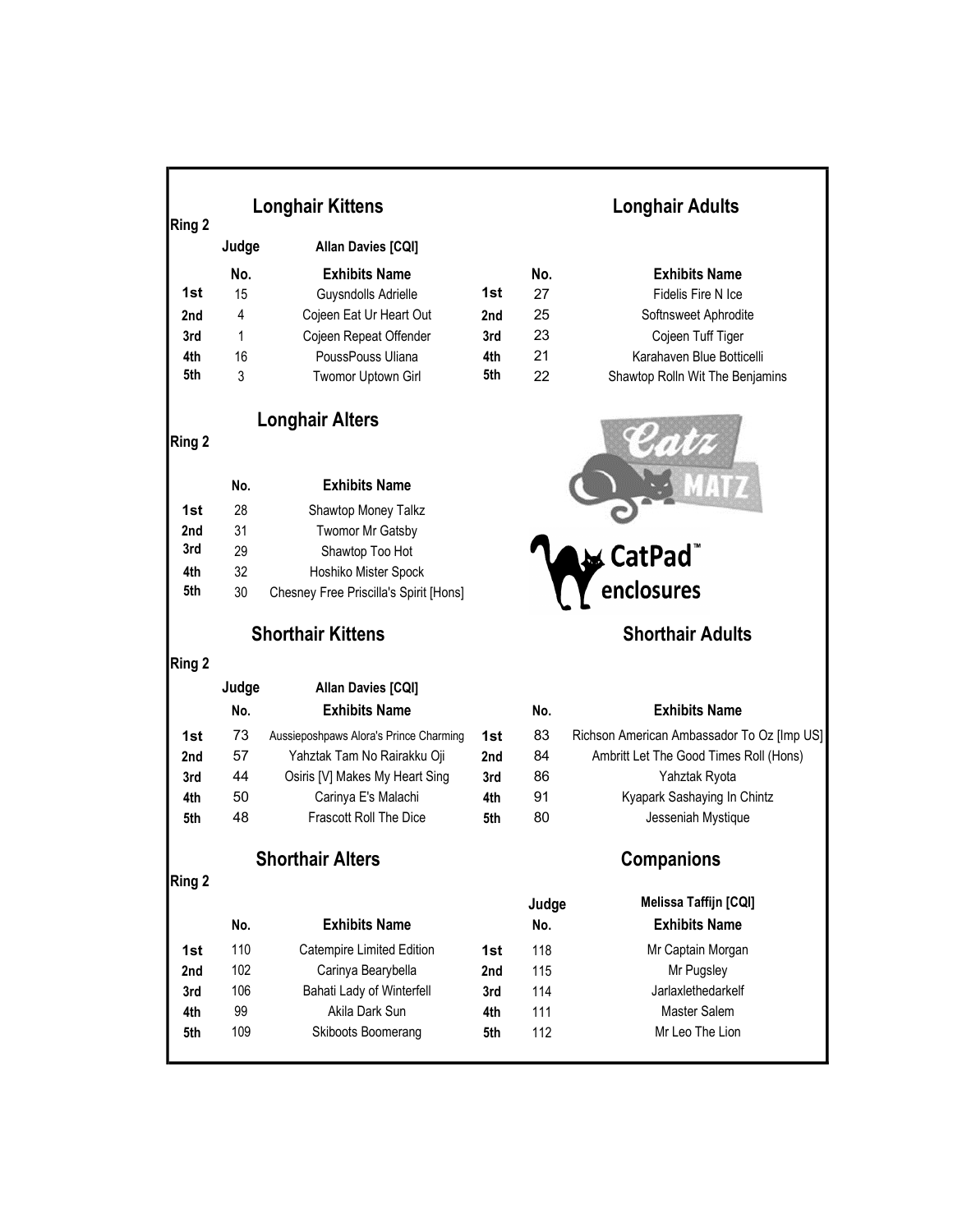| Ring 3 | <b>Longhair Kittens</b> |                                        |     | <b>Longhair Adults</b> |                                            |  |
|--------|-------------------------|----------------------------------------|-----|------------------------|--------------------------------------------|--|
|        | Judge                   | Keith Harding [CQI]                    |     |                        |                                            |  |
|        | No.                     | <b>Exhibits Name</b>                   |     | No.                    | <b>Exhibits Name</b>                       |  |
| 1st    | 1                       | Cojeen Repeat Offender                 | 1st | 27                     | Fidelis Fire N Ice                         |  |
| 2nd    | 15                      | Guysndolls Adrielle                    | 2nd | 25                     | Softnsweet Aphrodite                       |  |
| 3rd    | 14                      | <b>Ltrend I Shot The Sherif</b>        | 3rd | 23                     | Cojeen Tuff Tiger                          |  |
| 4th    | 4                       | Cojeen Eat Ur Heart Out                | 4th | 26                     | Hevenly White Prince Of Heavensgate        |  |
| 5th    | 8                       | Jipsiglenn Secret Whysper              | 5th | 21                     | Karahaven Blue Botticelli                  |  |
| Ring 3 |                         | <b>Longhair Alters</b>                 |     |                        |                                            |  |
|        | No.                     | <b>Exhibits Name</b>                   |     |                        |                                            |  |
| 1st    | 29                      |                                        |     |                        | <b>Genetic Pet Care</b>                    |  |
| 2nd    | 31                      | Shawtop Too Hot<br>Twomor Mr Gatsby    |     |                        |                                            |  |
| 3rd    | 28                      | Shawtop Money Talkz                    |     |                        |                                            |  |
| 4th    | 30                      | Chesney Free Priscilla's Spirit [Hons] |     |                        |                                            |  |
| 5th    | 32                      | Hoshiko Mister Spock                   |     |                        | chemical                                   |  |
|        |                         | <b>Shorthair Kittens</b>               |     |                        | <b>Shorthair Adults</b>                    |  |
| Ring 3 |                         |                                        |     |                        |                                            |  |
|        | Judge                   | <b>Janis Christison [QFA]</b>          |     |                        |                                            |  |
|        | No.                     | <b>Exhibits Name</b>                   |     | No.                    | <b>Exhibits Name</b>                       |  |
| 1st    | 45                      | Osiris [V] Love Affair                 | 1st | 83                     | Richson American Ambassador To Oz [Imp US] |  |
| 2nd    | 72                      | Catempire Princess Kalinta             | 2nd | 82                     | Tijah Deep River Blue                      |  |
| 3rd    | 41                      | Guatama Kimayah                        | 3rd | 84                     | Ambritt Let The Good Times Roll (Hons)     |  |
| 4th    | 67                      | Manis Black Velvet                     | 4th | 92                     | Kyapark Dawns Indigo Blush                 |  |
| 5th    | 52                      | Yahztak Havanna Brown                  | 5th | 91                     | Kyapark Sashaying In Chintz                |  |
|        |                         | <b>Shorthair Alters</b>                |     |                        | <b>Companions</b>                          |  |
| Ring 3 |                         |                                        |     |                        |                                            |  |
|        |                         |                                        |     | Judge                  | Keith Harding [CQI]                        |  |
|        | No.                     | <b>Exhibits Name</b>                   |     | No.                    | <b>Exhibits Name</b>                       |  |
| 1st    | 110                     | Catempire Limited Edition              | 1st | 118                    | Mr Captain Morgan                          |  |
| 2nd    | 108                     | Manis Leo                              | 2nd | 113                    | Rebel                                      |  |
| 3rd    | 103                     | Yahztak Yukiko - San No Ojo            | 3rd | 116                    | Mr Captain Growltiger                      |  |
| 4th    | 102                     | Carinya Bearybella                     | 4th | 114                    | Jarlaxlethedarkelf                         |  |
| 5th    | 105                     | Bahati Imperial Jade                   | 5th | 117                    | Cleopatra                                  |  |